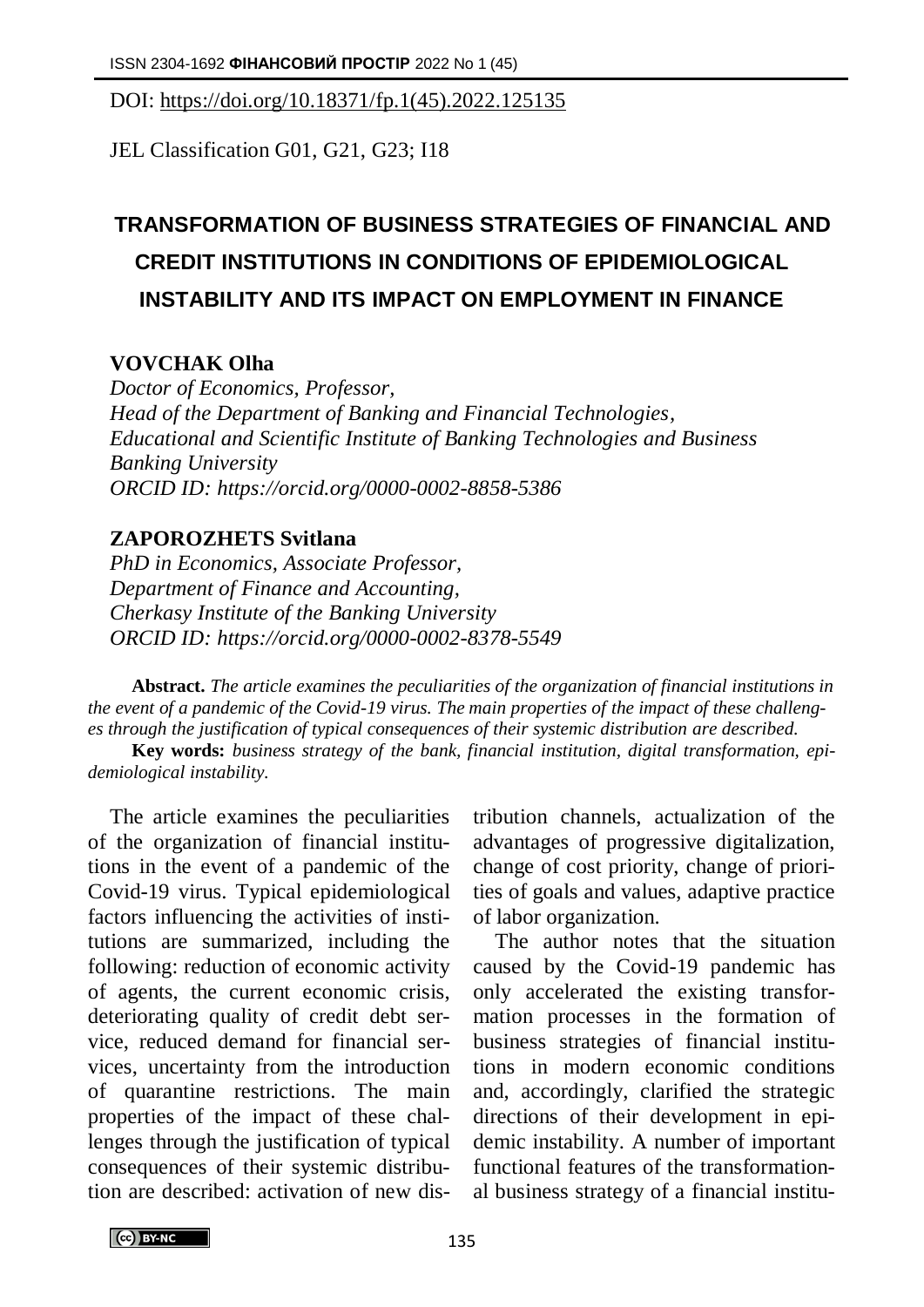tion are presented and the characteristic principles of its construction are highlighted: efficiency of client experience, technological superiority, team efficiency. It is proved that the accelerated technological progress of epidemiological challenges contributes to the need for immediate reassessment of methods of ensuring the competitive advantage of financial institutions. This situation is an important prerequisite for the transfor-

mation of business strategies of institutions within the existing financial services ecosystem in terms of cooperation with digital platform providers. This approach allows to expand the possibilities of big data analysis, to ensure the effective use of the communication potential of interaction with the client in the multichannel dimension, to expand the possibilities of implementing cloud solutions.

## *Reference*

1. Rudevska, V. I. (2020). Teoretyko-zmistovna kharakterystyka biznes-modeli banku: sutnist, struktura ta pryntsypy [Theoretical and substantive characteristics of the bank's business model: essence, structure and principles]. N*aukovo-vyrobnychyi zhurnal «Biznes-navihator» - Research and Production Journal "Business Navigator",* 3(59). 140-147. Retrieved from: http://businessnavigator.ks.ua/journals/2020/59\_2020/26.pdf [in Ukrainian].

2. Onishchenko, Yu. I. (2020). Biznes-model banku: sutnist ta vzaiemozviazok zi stratehiieiu rozvytku [The bank's business model: the essence and relationship with the development strategy]. *Ekonomichnyi prostir - Economic space,* 160. 113-117. Retrieved from: http://prostir.pdaba.dp.ua/index.php/journal/article/view/666 [in Ukrainian].

3. Shkolnyk, I. O. & Akopian, D. E. (2021). Teoretychne obgruntuvannia ta klasyfikatsiia biznes-modelei bankiv [Theoretical substantiation and classification of business models of banks]. *Visnyk SumDU, Seriia «Ekonomika» - Bulletin of SSU, Series "Economics"*, 1. 128-136. Retrieved from: https://visnyk.fem.sumdu.edu.ua/issues/1\_ 2021 /15.pdf [in Ukrainian].

4. Iehorycheva, S. B. (2009). Innovatsiini stratehii bankiv: sutnist ta klasyfikatsiia [Innovative strategies of banks: essence and classification]. *Bankivska sprava - Banking*. 6. 63–72. [in Ukrainian].

5. Vovchak, O. D. (2016). Rozvytok stratehichnoho upravlinnia ta yoho osoblyvosti v bankakh z inozemnym kapitalom [Development of strategic management and its features in banks with foreign capital]. *Tekhnolohycheskyi audyt y rezervy proyzvodstva - Technological audit and production reserves*. 4/5 (30). 36– 41. [in Ukrainian].

6. Tkachenko, N. V. & Khutorna, M. E. (2020). Metodolohichni zasady formuvannia ta realizatsii biznes-stratehii banku na osnovi tsinnisno-oriientovanoho pidkhodu [Methodological principles of formation and implementation of the bank's business strategy based on a value-oriented approach]. *Naukovi zapysky Natsionalnoho universytetu «Ostrozka akademiia». Seriia «Ekonomika» : naukovyi* 

CC BY-NC